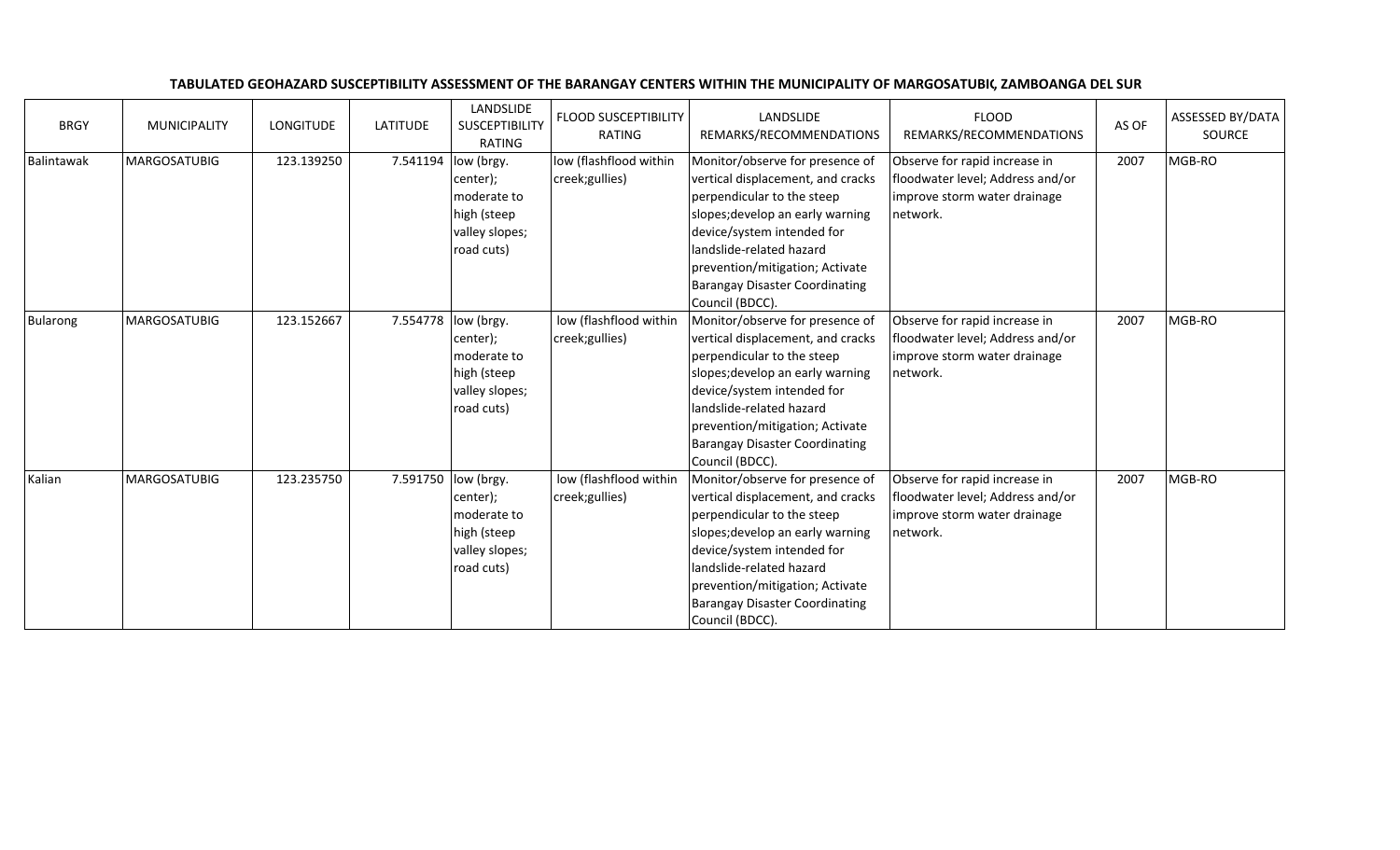| Kolot       | MARGOSATUBIG        | 123.117992 | 7.563099 | moderate            | low (flashflood within | Monitor/observe for presence of       |                                  | 2007 | MGB-RO |
|-------------|---------------------|------------|----------|---------------------|------------------------|---------------------------------------|----------------------------------|------|--------|
|             |                     |            |          |                     | creek;gullies)         | vertical displacement, and cracks     |                                  |      |        |
|             |                     |            |          |                     |                        | perpendicular to the steep            |                                  |      |        |
|             |                     |            |          |                     |                        | slopes; develop an early warning      |                                  |      |        |
|             |                     |            |          |                     |                        | device/system intended for            |                                  |      |        |
|             |                     |            |          |                     |                        | landslide-related hazard              |                                  |      |        |
|             |                     |            |          |                     |                        | prevention/mitigation; Activate       |                                  |      |        |
|             |                     |            |          |                     |                        | <b>Barangay Disaster Coordinating</b> |                                  |      |        |
|             |                     |            |          |                     |                        | Council (BDCC).                       |                                  |      |        |
| Digon       | <b>MARGOSATUBIG</b> | 123.137000 | 7.567528 | moderate (bgry.     | low (flashflood within | Monitor/observe for presence of       | Observe for rapid increase in    | 2007 | MGB-RO |
|             |                     |            |          | Center); high       | creek;gullies)         | vertical displacement, and cracks     | floodwater level; Address and/or |      |        |
|             |                     |            |          | (road cuts; steep   |                        | perpendicular to the steep slopes;    | improve storm water drainage     |      |        |
|             |                     |            |          | valley sides and    |                        | Observe for saturated ground or       | network.                         |      |        |
|             |                     |            |          | ridge slopes)       |                        | seeps in areas that are not           |                                  |      |        |
|             |                     |            |          |                     |                        | typically wet; develop an early       |                                  |      |        |
|             |                     |            |          |                     |                        | warning device/system intended        |                                  |      |        |
|             |                     |            |          |                     |                        | for landslide-related hazard          |                                  |      |        |
|             |                     |            |          |                     |                        | prevention/mitigation; Activate       |                                  |      |        |
|             |                     |            |          |                     |                        | <b>Barangay Disaster Coordinating</b> |                                  |      |        |
|             |                     |            |          |                     |                        | Council (BDCC).                       |                                  |      |        |
|             |                     |            |          |                     |                        |                                       |                                  |      |        |
| Guinimanan  | <b>MARGOSATUBIG</b> | 123.135972 | 7.552861 | low (brgy.          | low (flashflood within | Monitor/observe for presence of       | Observe for rapid increase in    | 2007 | MGB-RO |
|             |                     |            |          | center);            | creek;gullies)         | vertical displacement, and cracks     | floodwater level; Address and/or |      |        |
|             |                     |            |          |                     |                        |                                       |                                  |      |        |
|             |                     |            |          | moderate to         |                        | perpendicular to the steep            | improve storm water drainage     |      |        |
|             |                     |            |          | high (steep         |                        | slopes; develop an early warning      | network.                         |      |        |
|             |                     |            |          | valley slopes;      |                        | device/system intended for            |                                  |      |        |
|             |                     |            |          | road cuts)          |                        | landslide-related hazard              |                                  |      |        |
|             |                     |            |          |                     |                        | prevention/mitigation; Activate       |                                  |      |        |
|             |                     |            |          |                     |                        | <b>Barangay Disaster Coordinating</b> |                                  |      |        |
|             |                     |            |          |                     |                        | Council (BDCC).                       |                                  |      |        |
| Igat Island | <b>MARGOSATUBIG</b> | 123.119472 |          | 7.599250 low (brgy. | low (flashflood within | Monitor/observe for presence of       | Observe for rapid increase in    | 2007 | MGB-RO |
|             |                     |            |          | center);            | creek;gullies)         | vertical displacement, and cracks     | floodwater level; Address and/or |      |        |
|             |                     |            |          | moderate to         |                        | perpendicular to the steep            | improve storm water drainage     |      |        |
|             |                     |            |          | high (steep         |                        | slopes; develop an early warning      | network.                         |      |        |
|             |                     |            |          | valley slopes;      |                        | device/system intended for            |                                  |      |        |
|             |                     |            |          | road cuts)          |                        | landslide-related hazard              |                                  |      |        |
|             |                     |            |          |                     |                        | prevention/mitigation; Activate       |                                  |      |        |
|             |                     |            |          |                     |                        | <b>Barangay Disaster Coordinating</b> |                                  |      |        |
|             |                     |            |          |                     |                        | Council (BDCC).                       |                                  |      |        |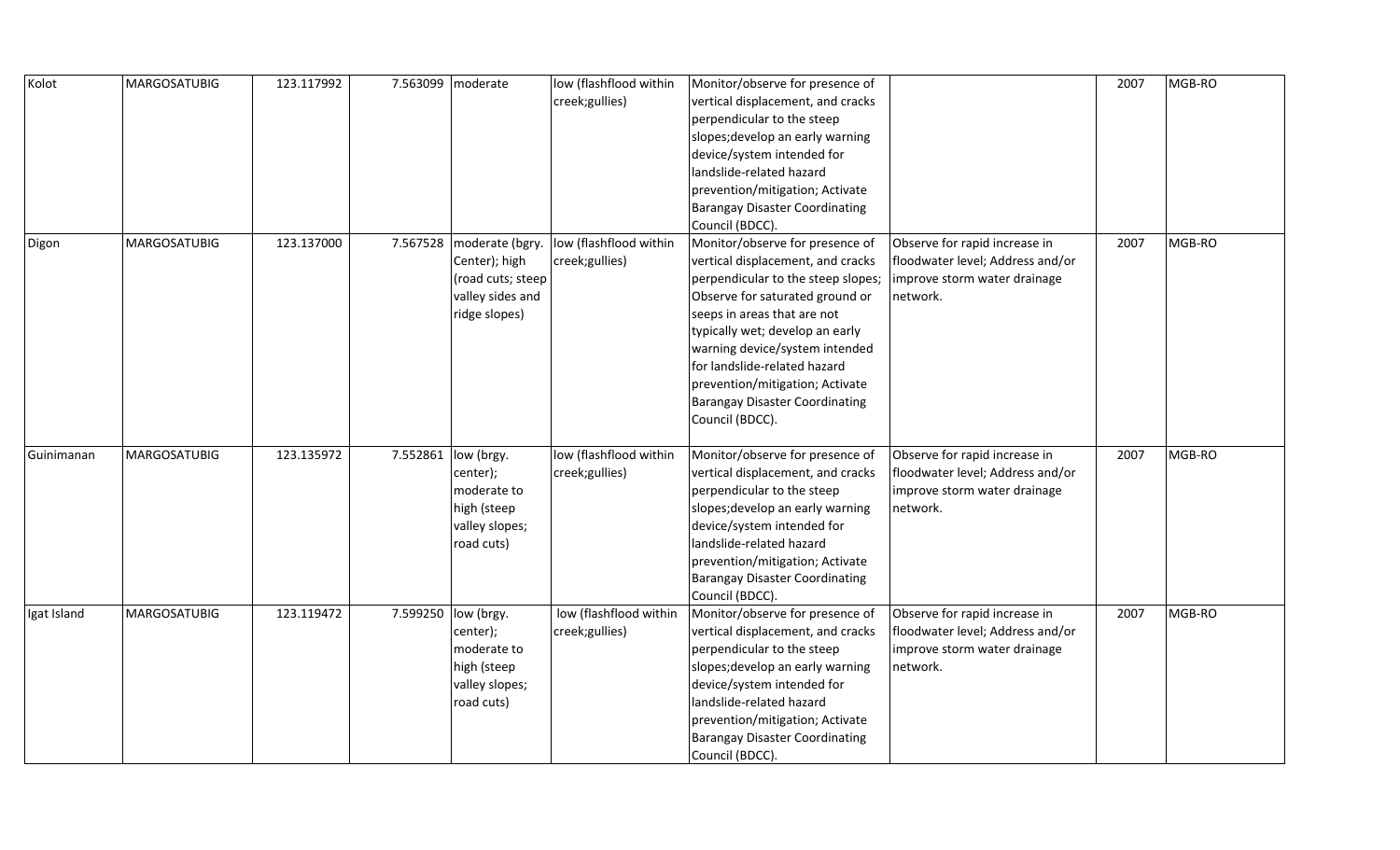| Limamawan  | <b>MARGOSATUBIG</b> | 123.176000 | 7.555556 | low (brgy.<br>center);<br>moderate to<br>high (steep<br>valley slopes;<br>road cuts)       | low (flashflood within<br>creek;gullies)  | Monitor/observe for presence of<br>vertical displacement, and cracks<br>perpendicular to the steep<br>slopes; develop an early warning<br>device/system intended for<br>landslide-related hazard<br>prevention/mitigation; Activate<br><b>Barangay Disaster Coordinating</b><br>Council (BDCC).                                                                                  | Observe for rapid increase in<br>floodwater level; Address and/or<br>improve storm water drainage<br>network. | 2007 | MGB-RO |
|------------|---------------------|------------|----------|--------------------------------------------------------------------------------------------|-------------------------------------------|----------------------------------------------------------------------------------------------------------------------------------------------------------------------------------------------------------------------------------------------------------------------------------------------------------------------------------------------------------------------------------|---------------------------------------------------------------------------------------------------------------|------|--------|
| Limabatong | <b>MARGOSATUBIG</b> | 123.236444 | 7.568306 | moderate (bgry.<br>Center); high<br>(road cuts; steep<br>valley sides and<br>ridge slopes) | low (flashflood within<br>creek; gullies) | Monitor/observe for presence of<br>vertical displacement, and cracks<br>perpendicular to the steep slopes;<br>Observe for saturated ground or<br>seeps in areas that are not<br>typically wet; develop an early<br>warning device/system intended<br>for landslide-related hazard<br>prevention/mitigation; Activate<br><b>Barangay Disaster Coordinating</b><br>Council (BDCC). | Observe for rapid increase in<br>floodwater level; Address and/or<br>improve storm water drainage<br>network. | 2007 | MGB-RO |
| Lumbog     | <b>MARGOSATUBIG</b> | 123.198639 | 7.559389 | low (brgy.<br>center);<br>moderate to<br>high (steep<br>valley slopes;<br>road cuts)       | low (flashflood within<br>creek;gullies)  | Monitor/observe for presence of<br>vertical displacement, and cracks<br>perpendicular to the steep<br>slopes; develop an early warning<br>device/system intended for<br>landslide-related hazard<br>prevention/mitigation; Activate<br><b>Barangay Disaster Coordinating</b><br>Council (BDCC).                                                                                  | Observe for rapid increase in<br>floodwater level; Address and/or<br>improve storm water drainage<br>network. | 2007 | MGB-RO |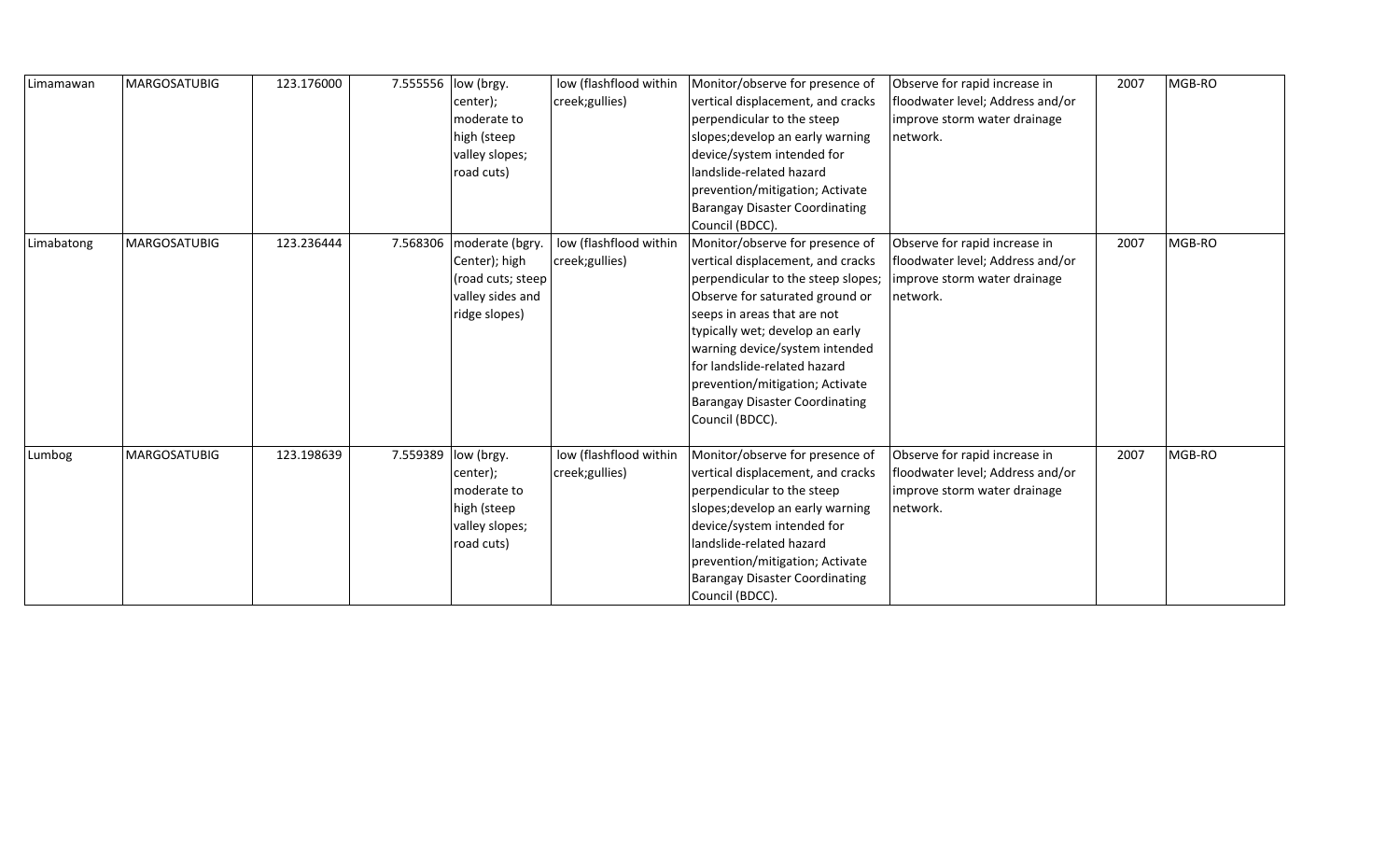| Poblacion | <b>MARGOSATUBIG</b> | 123.164278 |          | 7.577167 None (brgy                   | high (storm surge;     | Monitor/observe for presence of                                       | Observe for rapid increase in                                     | 2007 | MGB-RO |
|-----------|---------------------|------------|----------|---------------------------------------|------------------------|-----------------------------------------------------------------------|-------------------------------------------------------------------|------|--------|
|           |                     |            |          | proper; coastal                       | coastal flooding)      | vertical displacement, and cracks                                     | floodwater level and sea water                                    |      |        |
|           |                     |            |          | plain); Moderate                      |                        | perpendicular to the steep slopes;                                    | level; Address and/or improve                                     |      |        |
|           |                     |            |          | to High (steep                        |                        | Observe for saturated ground or                                       | storm water drainage network;                                     |      |        |
|           |                     |            |          | slopes;                               |                        | seeps in areas that are not                                           | Develop early warning                                             |      |        |
|           |                     |            |          | valley/gully                          |                        | typically wet; develop an early                                       | signal/signage for flood and coastal-                             |      |        |
|           |                     |            |          | sides)                                |                        | warning device/system intended                                        | related hazard.                                                   |      |        |
|           |                     |            |          |                                       |                        | for landslide-related hazard                                          |                                                                   |      |        |
|           |                     |            |          |                                       |                        | prevention/mitigation; Identify                                       |                                                                   |      |        |
|           |                     |            |          |                                       |                        | evacuation/relocation for                                             |                                                                   |      |        |
|           |                     |            |          |                                       |                        | residents directly along the                                          |                                                                   |      |        |
|           |                     |            |          |                                       |                        | foot/toe of the steep ridge, south                                    |                                                                   |      |        |
|           |                     |            |          |                                       |                        | of the brgy. proper; Activate                                         |                                                                   |      |        |
|           |                     |            |          |                                       |                        | <b>Barangay Disaster Coordinating</b>                                 |                                                                   |      |        |
|           |                     |            |          |                                       |                        | Council (BDCC).                                                       |                                                                   |      |        |
|           |                     |            |          |                                       |                        |                                                                       |                                                                   |      |        |
| Sagua     | <b>MARGOSATUBIG</b> | 123.243861 | 7.596278 | low (brgy.                            | low (flashflood within | Monitor/observe for presence of                                       | Observe for rapid increase in                                     | 2007 | MGB-RO |
|           |                     |            |          | center);                              | creek;gullies)         | vertical displacement, and cracks                                     | floodwater level; Address and/or                                  |      |        |
|           |                     |            |          | moderate to                           |                        | perpendicular to the steep                                            | improve storm water drainage                                      |      |        |
|           |                     |            |          | high (steep                           |                        | slopes; develop an early warning                                      | network.                                                          |      |        |
|           |                     |            |          | valley slopes;                        |                        | device/system intended for                                            |                                                                   |      |        |
|           |                     |            |          | road cuts)                            |                        | landslide-related hazard                                              |                                                                   |      |        |
|           |                     |            |          |                                       |                        | prevention/mitigation; Activate                                       |                                                                   |      |        |
|           |                     |            |          |                                       |                        | <b>Barangay Disaster Coordinating</b>                                 |                                                                   |      |        |
|           |                     | 123.116028 |          |                                       |                        | Council (BDCC).                                                       |                                                                   | 2007 |        |
| Talanusa  | <b>MARGOSATUBIG</b> |            |          | 7.553556   moderate (bgry.            | low (flashflood within | Monitor/observe for presence of<br>vertical displacement, and cracks  | Observe for rapid increase in<br>floodwater level; Address and/or |      | MGB-RO |
|           |                     |            |          | Center); high                         | creek;gullies)         |                                                                       |                                                                   |      |        |
|           |                     |            |          | (road cuts; steep<br>valley sides and |                        | perpendicular to the steep slopes;<br>Observe for saturated ground or | improve storm water drainage<br>network.                          |      |        |
|           |                     |            |          | ridge slopes)                         |                        | seeps in areas that are not                                           |                                                                   |      |        |
|           |                     |            |          |                                       |                        | typically wet; develop an early                                       |                                                                   |      |        |
|           |                     |            |          |                                       |                        | warning device/system intended                                        |                                                                   |      |        |
|           |                     |            |          |                                       |                        | for landslide-related hazard                                          |                                                                   |      |        |
|           |                     |            |          |                                       |                        | prevention/mitigation; Activate                                       |                                                                   |      |        |
|           |                     |            |          |                                       |                        | <b>Barangay Disaster Coordinating</b>                                 |                                                                   |      |        |
|           |                     |            |          |                                       |                        | Council (BDCC).                                                       |                                                                   |      |        |
|           |                     |            |          |                                       |                        |                                                                       |                                                                   |      |        |